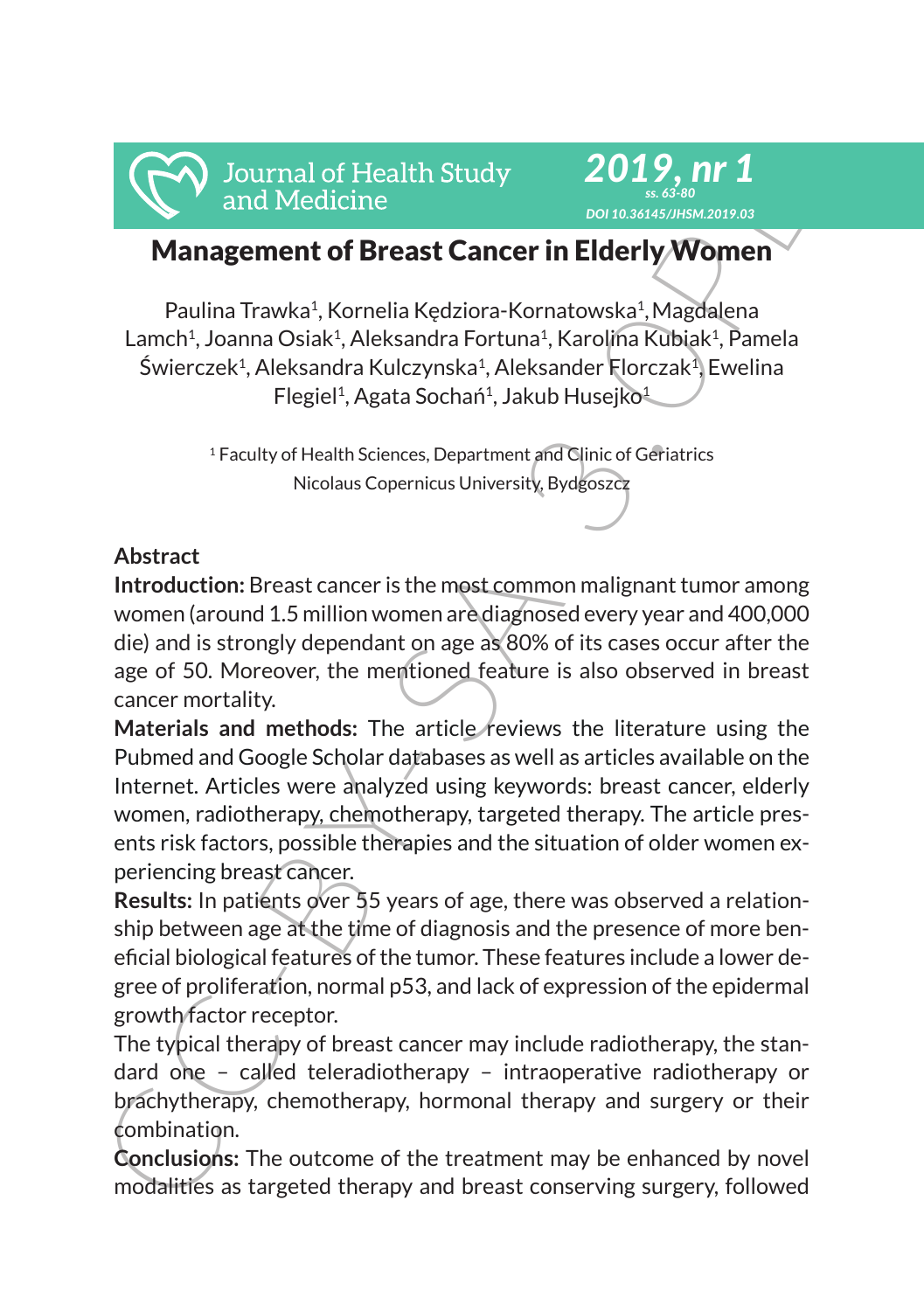by appropriate oncological rehabilitation in order to improve the quality of life.

### **Key words**

breast cancer, elderly women, radiotherapy, chemotherapy, breast cancer surgery

### **Introduction**

Breast cancer is one of the most common cancers. In Poland, this disease is responsible for 25% of cancer cases. As much as 80% of cases occur after the age of 50 [1]. It is estimated that in the European Union member states in 2008 more than 330,000 women were diagnosed with breast cancer, about 89,000 died because of this. Additionally, it can be said that about 1.33 million women have lived with the diagnosis of breast cancer in the previous 5 years [2].

by appropriate oncological renabilitation in order to improve the quality<br>of life.<br>
Key words<br>
breast cance, elderly women, radiotherapy, chemotherapy, breast cancer<br>
cresurgery<br>
Introduction<br>
Introduction<br>
Introduction<br>
I Recently, it was noticed that in patients over 55 years of age there was a connection between age at the time of diagnosis and the presence of more beneficial biological features of the tumor – including lower rates of proliferation, normal p53 and absence of epidermal growth factor receptor expression. In women aged 55 years or older, the advancing age is associated with a more favorable biology of cancer, and the survival of breast cancer in older women is similar to survival in the general population, regardless of the condition of the disease. This beneficial outcome should be considered when making clinical decisions in older patients [3].

According to the results received in the International Breast Cancer Study Group 10-93, patients aged 60 years and older diagnosed with hormone-dependent breast cancer (without clinically suspected lymph nodes), that are supplemented with tamoxifen, radical surgical therapy without axillary lymphadenectomy is proceeding of comparable effectiveness and ensures a better quality of life. An additional unquestionable argument is the fact that such treatment reduce the risk of postoperative complications in the form of pain or limitation of limb movement and lymphoedema [4].

It can be observed that standards and guidelines for the treatment of breast cancer in older women change all the time – more and more attention is paid to the prevention of the disease and the possible improvement of the functioning of these women after treatment [5].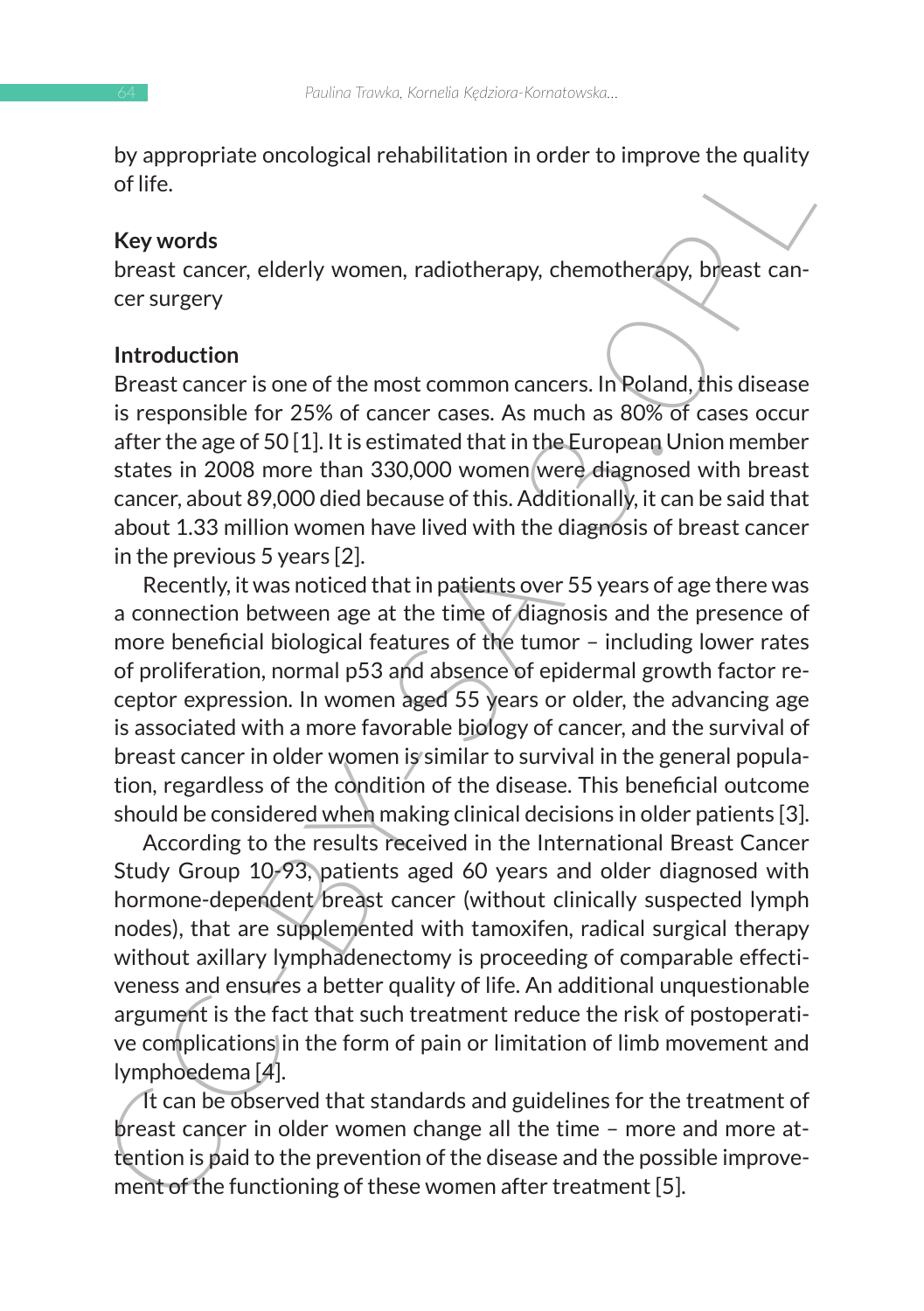Nowadays, when the incidence of breast cancer is growing rapidly, prophylaxis and decent knowledge of risk factors are very important. Risk factors include, among others, alcohol (high-percentage alcohol) obesity – especially in the post-menopausal and abdominal type and a diet high in saturated fat. At the other side, it is known that a diet rich in vegetables and fruits and regular physical activity are significant, because all of these factors reduce the risk of breast cancer [6, 7].

is vowaling, when the includente of the ast called that the yeolomy applying prophylaxis and decent knowledge of risk factors are very important.<br>Risk factors include, among others, alcohol (high-percentage alcohol), obse Breast cancer, unfortunately, can also have an impact on patients› lifetime after treatment. Oncological disease is a situation that promotes the occurrence of crises and mental disorders such as anxiety or depression. Presence of cancer also affects not only the mental state of patients – as it turns out, patients after menopause, who in their lives suffered from breast cancer – have a much higher risk of cardiovascular disease than women who have never coped with that illness. All of these examples show how much cancer treatment is valuable for older people and also how many small but meaningful factors affect the course of the disease and the condition of patients [8, 9].

### **Epidemiology and breast cancer characteristics**

Breast cancer is a malignant tumor arising from breast cells, which develops locally in the breast and also metastasizes, usually to the liver, lungs and bones. It is the most common oncological problem in women. It is estimated that 1.5 million women are diagnosed with breast cancer every year in the world and 400,000 die of it [10]. Over the last three decades, the incidence of breast cancer has increased twice, and in 2012, the number of detected breast cancer exceeded 17000 in Poland [12].

80% of breast cancer cases occur after the age of 50, of which 50% are diagnosed between 50 and 69 years of age. The risk of breast cancer increases with age up to the age of 65, after which it gradually decreases. Also, mortality from breast cancer increases with age. Since the mid- -1990s, the mortality rate for breast cancer in Poland has been falling. It is the third oncological cause of death in the Polish population, immediately after lung and colorectal cancer, with 90% of deaths from breast cancer affecting women over 50 years of age [10].

It is estimated that 20% of breast cancers are caused by risk factors that can be modified. These include alcohol consumption, overweight or obesity and lack of physical activity. Other risk factors for breast cancer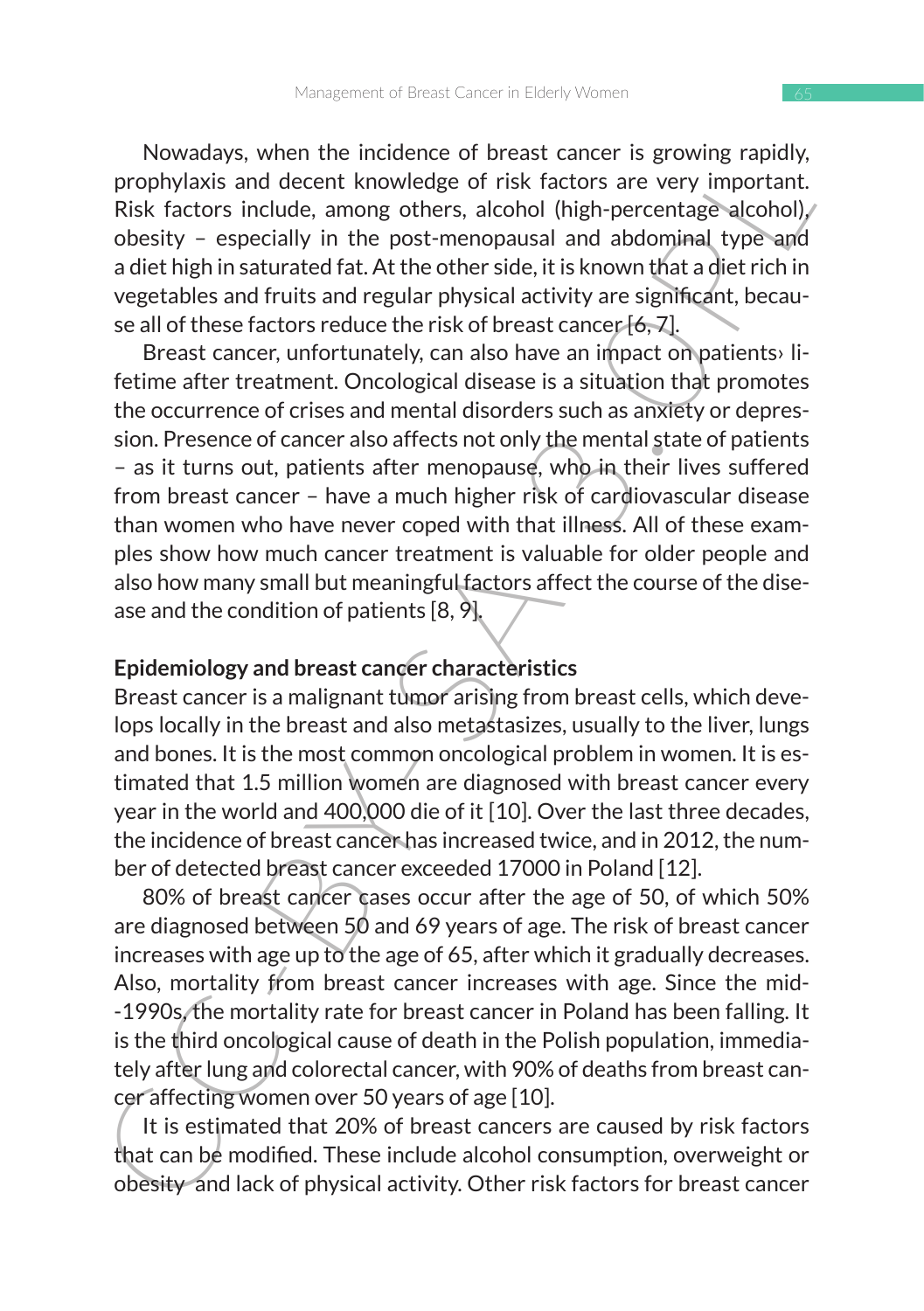are: female sex, age, gene mutations (most common BRCA1 and BRCA2) and hormonal factors (use of oral contraception and hormone replacement therapy) [10, 11, 13].

Clinical symptoms depend on the stage of cancer. In the initial stage it is usually asymptomatic, recognized accidentally as a small lump in the breast. The first symptom in most women is the palpable tumor, usually placed in the upper outer quadrant. Other symptoms include breast asymmetry, nipple retraction, ulceration of the nipple or skin of the breast, orange peel-like pitting, burning or leakage from the nipple [10, 13].

The histopathological classification of breast cancer introduced by WHO divides breast tumors into pre-invasive cancers and invasive (infiltrating) cancers depending on the limitation of neoplastic lesion within epithelial cells or its further spread (infiltration). The most common morphological form of metastatic breast cancer is invasive ductal carcinoma, accounting for 65-80% of all cases. The second most common form is invasive lobular carcinoma, which accounts for 10-20% of breast cancer cases in women [10, 13].

#### **Chemotherapy and radiation therapy**

are remaine sex, age, ten mutations, totos and hormonal factors (use of oral contraception and hormone replacement therapy) [10, 11, 13]. Clincial symptoms depend on the stage of cancer. In the initial stage it is usually Radiotherapy uses ionizing radiation that destroys actively dividing cancer cells. Supplementary radiotherapy for patients with breast cancer is carried out in the case of a breast-conserving procedure and when breast amputation has been performed but there are indications for post-operative radiotherapy e.g. when the tumor has a diameter of more than 5 cm. Patients receive the appropriate dose to the surgical area in a cycle of 5 days a week for 6 weeks. The treatment is painless, but it has several side effects, including fibrosis in the area of the wound or temporary redness of the skin. Side effects may or may not come out after treatment [14, 15].

Standard radiation therapy, known as teleradiotherapy, is a preparation for radiotherapy and is carried out in several stages. The initial positioning and treatment plan is prepared on the basis of data obtained from computed tomography, thanks to this it is possible to save as much healthy tissue as possible. Most often, it takes several weeks, where the irradiation session takes about 10 minutes [15, 16].

Intraoperative radiotherapy is a modern type of radiotherapy and is increasingly used in breast cancer-saving therapy. The area around the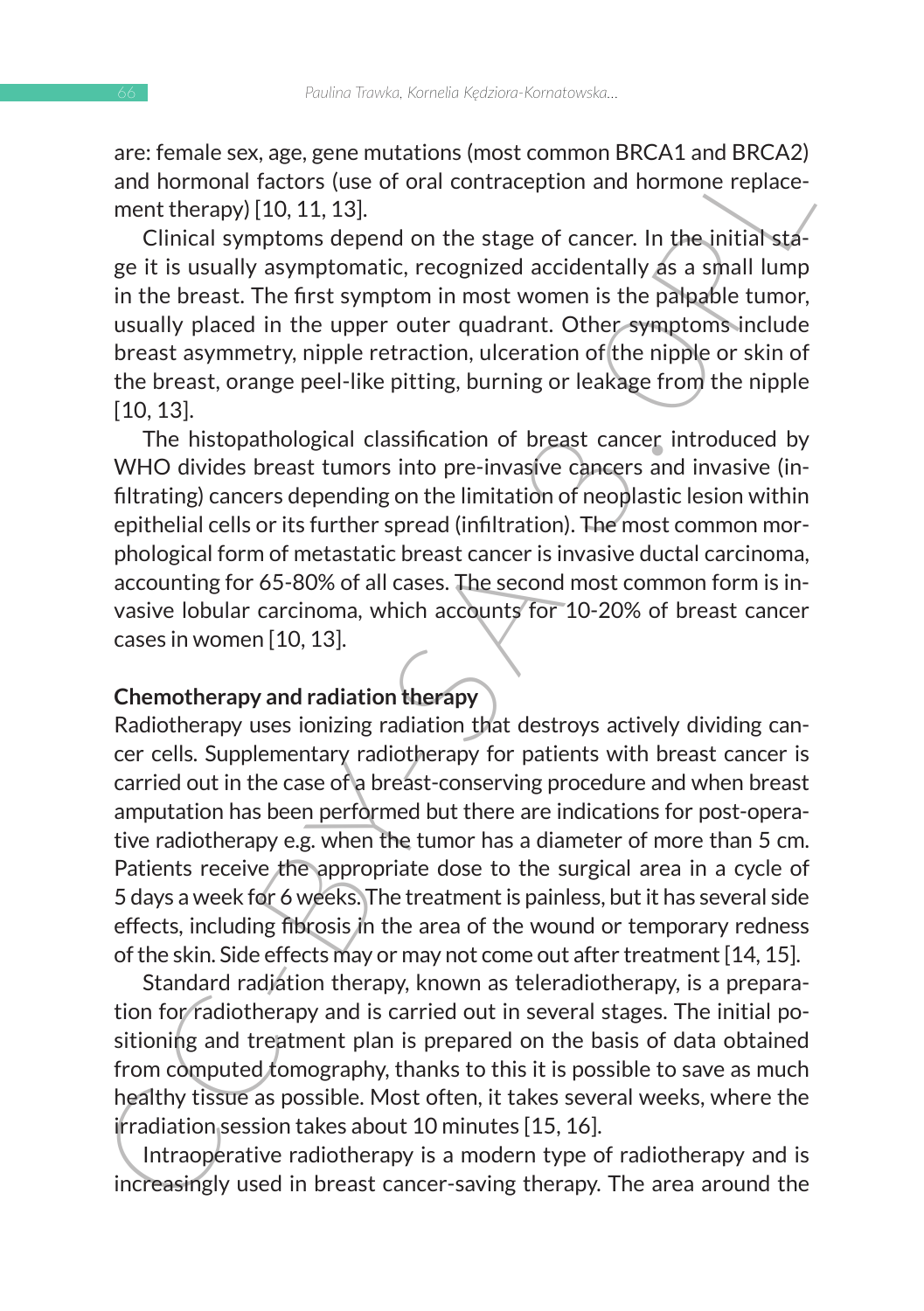excised breast tumor during surgery is subjected to the first dose of targeted irradiation, which makes its operation more precise. The time of postoperative radiotherapy is reduced by at least a week. Currently, numerous scientific studies are being conducted to shorten the period of postoperative radiotherapy further or even in some cases to stop at intraoperative radiotherapy [14].

Brachytherapy is a method of a local radiotherapy used in treatment that saves the breast. The source of radiation are special catheters, which are temporarily placed during the surgery. The radiation is introduced on the second day after the operation, and after the irradiation procedure the catheters are removed. This method is more accurate and more effective than only standard radiotherapy with external fields. In patients after surgery, postoperative radiotherapy is significantly reducing the risk of recurrent breast cancer and death [17].

exals the tast unit wany surgestige the state of the mist obset of tar-<br>geted irradiation, which makes its operation more precise. The time of<br>postoperative radiotherapy is reduced by at least a week. Currently, nuy<br>merous Chemotherapy is one of the methods of systemic treatment of cancer, consisting in the administration of cytostatic drugs, whose action is directed against rapidly dividing cancer cells. Chemotherapy is used at various stages of breast cancer treatment. It can be used as a single drug (monotherapy) or – it can be a combination of many drugs (polychemotherapy) much more often and is a curative program that prescribes types of drugs, their dose, dosing intervals, route of administration and auxiliary drugs to support treatment. Antineoplastic agents do not have a strictly selective nature, they also affect other rapidly dividing cells, including bone marrow and gastrointestinal tract cells. This form of treatment carries an undesirable effects which most often includes gastritis and myelosuppression. Currently, many cancer diseases are treatable by means of chemotherapy alone or combined with other treatment methods such as radiotherapy or hormone therapy [14, 16].

Adjuvant (complementary) treatment is used in patients after radical surgical procedures in which there is a high risk of dissemination of neoplastic disease due to the presence of unfavorable prognostic factors in histopathological examination. This treatment significantly affects the number of total/heals. Neoadjuvant treatment is a pre-treatment used before a radical surgery, in many cases allows a radical operation, which was impossible before chemotherapy [14, 18].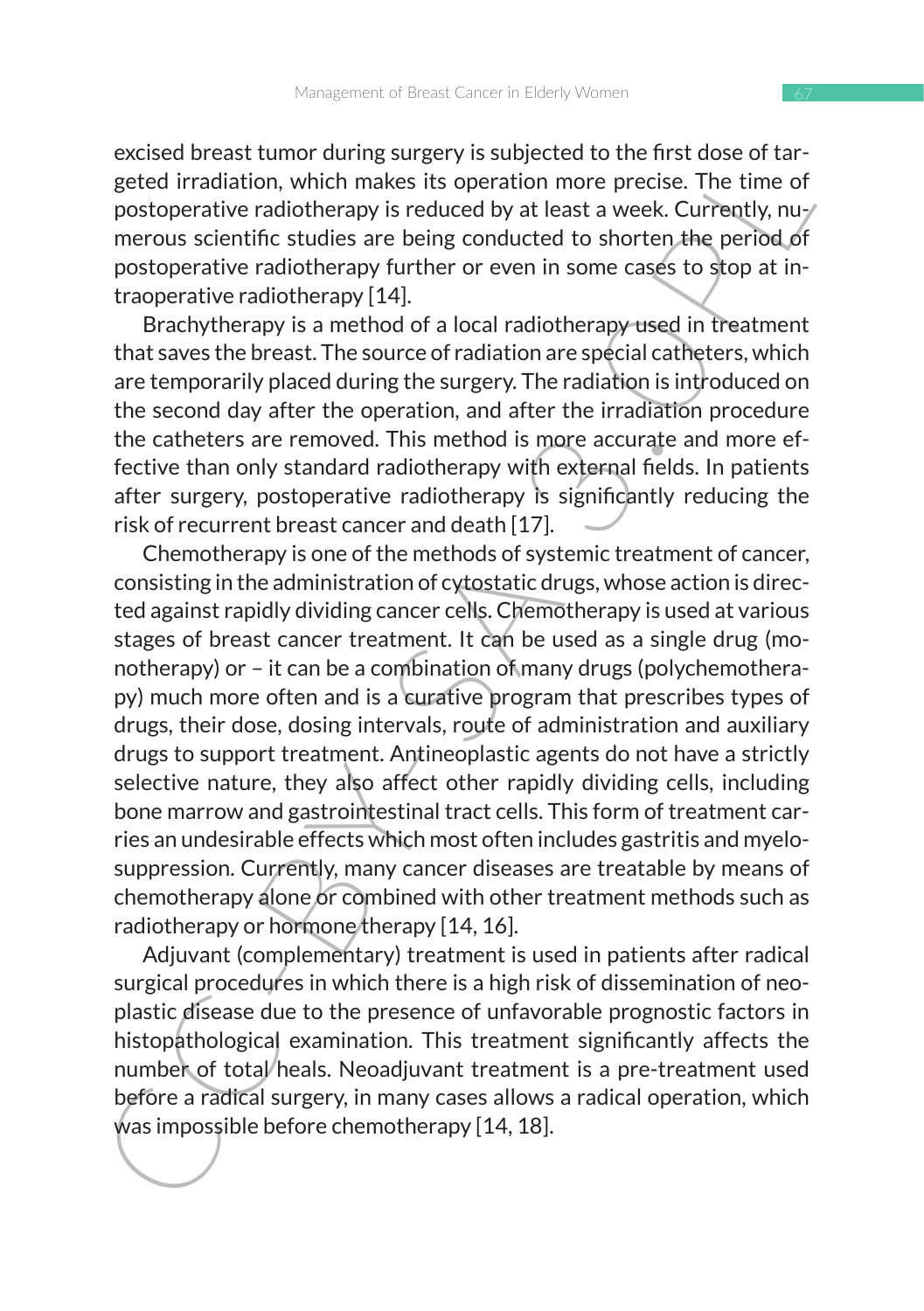#### **Hormone therapy and targeted therapy**

Homme therapy and targeted unerally<br>from therenve are the states and the Homme therapy is a form of systemic cancer treatment that is used<br>when the cancer is horm of systemic cancer treatment of systemic and pro-<br>gatetone Hormone therapy is a form of systemic cancer treatment that is used when the cancer is hormone-dependent, meaning that estrogen and progesterone receptors are in its tissue. The target of hormonal treatment of patients with breast cancer is the elimination of estrogen effects on cancer development. The benefit of hormone therapy applies only to those who have confirmed the presence of steroid receptors in cancer tissue. In the diagnosis of the tumor type and its biological features, a thick-needle or vacuum assisted biopsy is used. In a situation where the studies did not reveal the presence of steroid receptors and HER2 overexpression, chemotherapy should be considered [14].

The basis of therapy is pharmacology. The common hormonal preparation is tamoxifen. Tamoxifen is an anti-estrogen drug and can be used in women, as in women after menopause. An important system is the exclusion of ovarian function. Pharmacology is currently used for this, for goserelin that is reversible. In postmenopausal women, estrogen production is inhibited by the ovaries and estrogen secretion is activated in tissues such as the liver, muscles and cancer. To eliminate those processes, non-steroidal aromatase inhibitors are used [14, 19].

The choice of the type of hormone therapy determines whether the woman is before or after menopause. Women who did not have menopause can be treated by pharmacological castration with tamoxifen. Tamoxifen or non-steroidal aromatase inhibitors – anastrozole, letrozole are for postmenopausal women. The contraindication to the injection of aromatase inhibitors is otosclerosis [5, 14, 19].

Targeted therapy, like hormone therapy, is a form of systemic cancer treatment. Targeted therapies for breast cancer block the major signaling pathways that stimulate the development of the disease: associated with epidermal growth factor receptors and vascular endothelial growth factor [20].

The epidermal growth factor receptor gene codes for the HER2 receptor. The HER2 receptor has a large role in signal transduction during cell proliferation and differentiation. HER2 overexpression is associated with: higher degree of malignancy of the disease, metastases to axillary lymph nodes and the lack of progesterone and estrogen receptors. The signal pathogenesis of vascular endothelial growth factor plays an important role in tumor formation, since the development of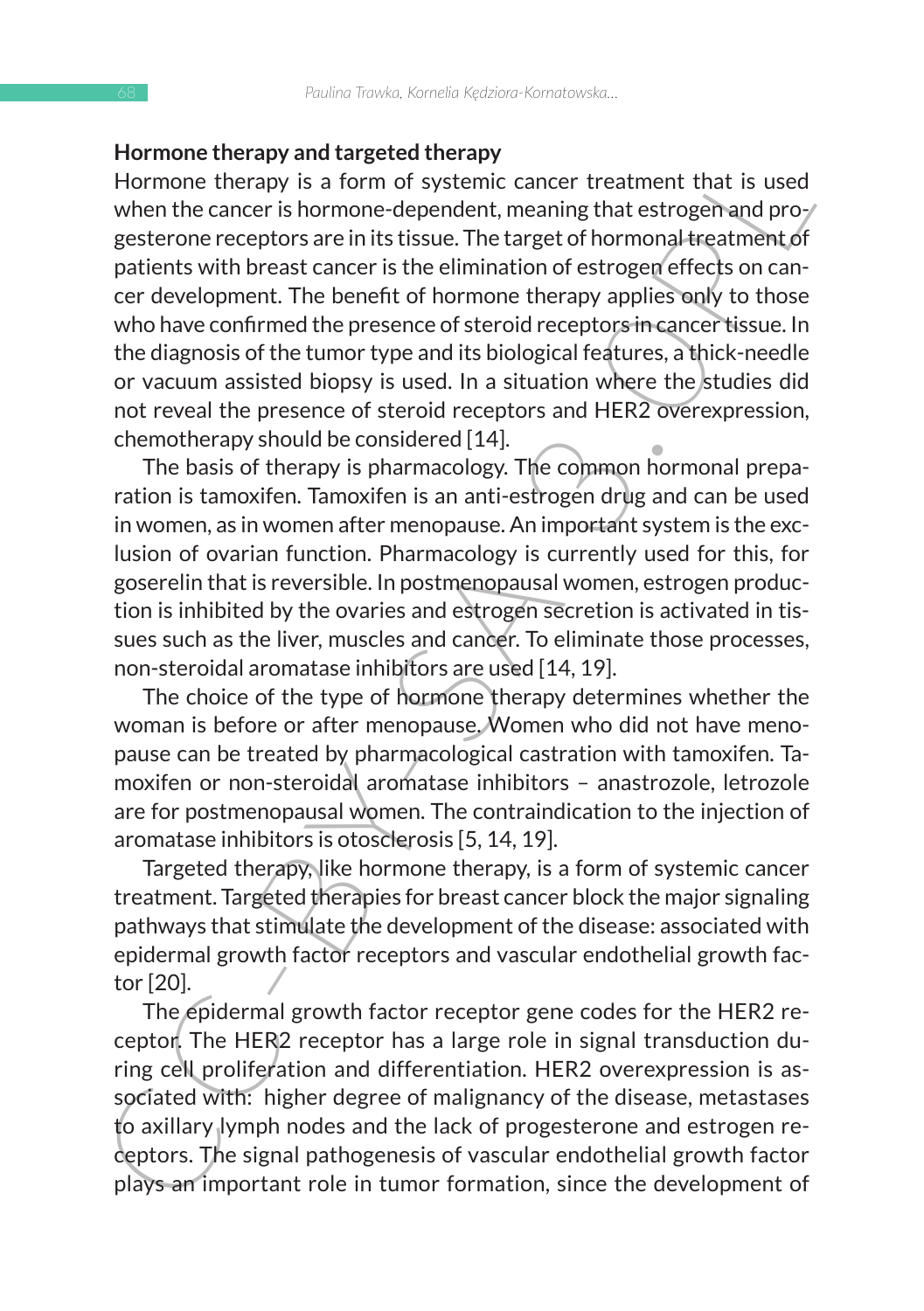new blood vessels in the tumor is a necessary condition for growth and metastasis [20, 21].

The epidermal and vascular endothelial receptors of the growth factor are composed of extracellular, endothelial and intracellular parts. Receptor inhibition can be achieved using monoclonal antibodies that bind to the extracellular portion or by using tyrosine kinase inhibitors that block the activity of the intracellular domain. Targeted drugs include trastuzumab, bevacizumab and a small molecule tyrosine kinase inhibitor – lapatinib [20].

new buoto vessels with the unior is a intelessary contotion to gowthrania<br>metastasis [20, 21].<br>The epidermal and vasculair endothelial recorbors of the gowth fac-<br>processor for the going thromation and baseline correlation Trastuzumab is the only targeted drug used in the standard treatment of breast cancer. Administration of this drug in the advanced stage of cancer allows to obtain remission, extend the time to progression, extend the survival time (by up to 25%) and allows the control of extracranial tumors. Resistance to trastuzumab occurs in 2/3 of patients with disseminated tumor and in a large proportion of patients receiving complementary treatment. The big advantage of trastuzumab and bevacizumab is the activation of the immune system against the tumor cells. The disadvantage of these drugs is the intravenous route of administration, the restriction of penetration at high tumor mass, lack of penetration across the blood-brain barrier, immunogenicity, high price of therapy, the possibility of cardiac complications, musculoskeletal disorders and renal dysfunction [20, 21, 22].

Lapatinib is a new promising drug from the group of small molecule inhibitors of tyrosine kinase. Patients treated with lapatinib have a lower number of brain metastases. The advantage of using this drug is the route of administration (oral), the ability to block other kinases and signaling pathways. The big disadvantage is the high price of therapy and the possibility of diarrhea, neutropenia and cardiovascular disorders occurring during treatment [20, 21, 22].

### **Breast cancer surgery**

The main component of the treatment of breast cancer is surgical resection of the tumor. There are two main surgeries, such as mastectomy and breast conserving surgery with different variants of these procedures. The way of treatment depends on clinical and histopathological situation [23, 26].

The breast conserving surgery involves removing the tumor with a safe margin of ≥2 mm of healthy tissue and is associated with postope-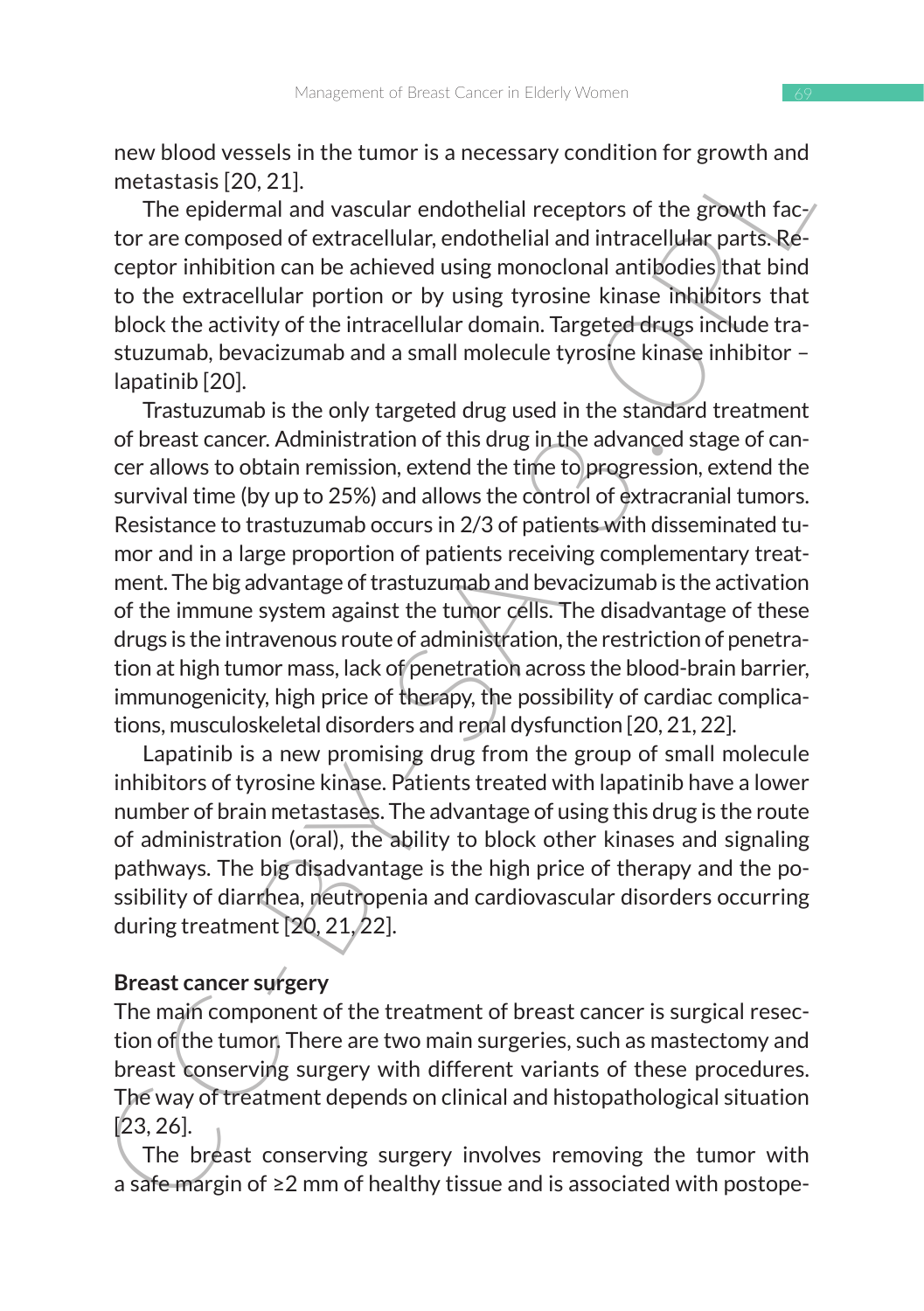rative radiotherapy that reduces the possibility of local tumor recurrence [24, 25, 27]. Not every patient qualifies for this kind of surgery, it depends on many factors such as tumor size, location, histological malignancy, carrier of genetic mutations, cosmetic effect or patient›s consent. The breast is amputated with the skin when there are contraindications to breast conserving surgery. Both types of surgical procedures for the treatment of invasive breast cancer also include lymph nodes. The first is a biopsy of sentinel lymph nodes then, if the metastases are present, the axillary lymph nodes are excised. Lymphadenectomy is a serious procedure with major complications that affect the future quality of life of the patient [23, 26].

rature Hautomeray Intartests to e possibility in the transmit retained profile and the sample of the sample of the sample of the sample of the sample of the sample of the sample of the sample of the sample of the sample of Another option for the treatment of cancer infiltrating ≤50 mm may be axillary radiotherapy which is less invasive than lymphadenectomy [23, 26, 29]. These operations can be combined with breast reconstruction, but it should be postponed in the event of postoperative radiotherapy. In the case of local or regional tumor recurrence, the breast is amputated and only some patients can be offered a saving treatment again [23]. Elderly patients' surgery is associated with a higher risk of cardiovascular events and stronger negative effects of narcosis, but otherwise Yoshinari Ogawa et al. did not show any significant differences [25]. However, that treatment may be associated with greater systemic postoperative complications, such as severe infections [28].

Treatment method has a large impact on the quality of life of the patient, Rosenberg et al. prove that women who have mastectomy experience more negative symptoms in everyday life than women who have breast conserving surgery [24]. Moreover, the effects of treatment affect the sense of femininity, body acceptance and quality of the sexual life of the patient. Mastectomy has a more negative effect than breast-saving surgery, but in both cases psychological care after surgery is recommended [30, 31].

### **Rehabilitation and palliative care**

Oncological rehabilitation is a key element in the management of breast cancer. It contains whole series of actions aimed at restoring the psychophysical fitness of patients treated for malignant tumors. Oncological rehabilitation can be divided into: preventive – prevents the effects of oncological treatment by reducing the risk of complications and physical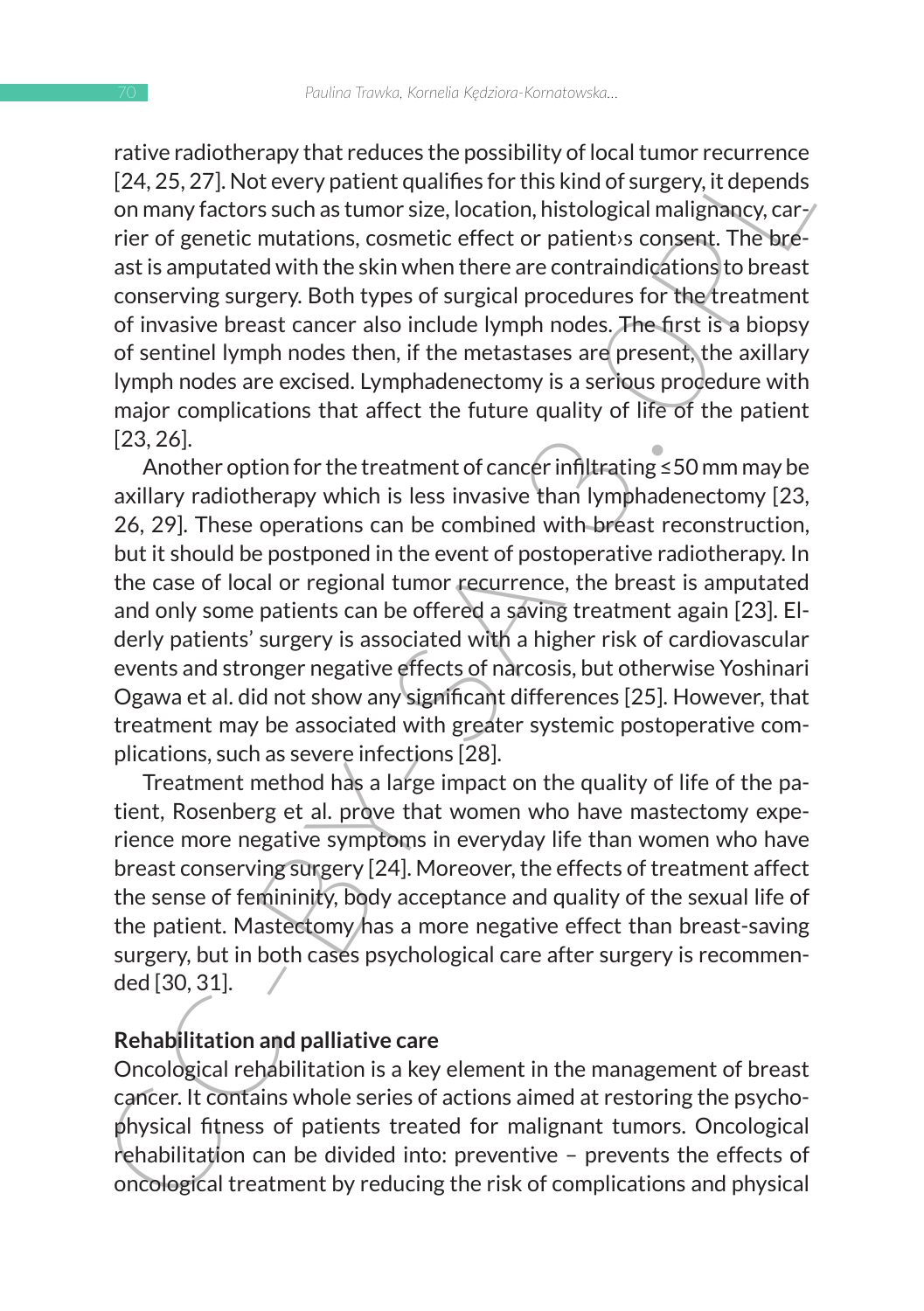and mental disorders, increasing the probability of disability; healing – restores the proper functioning of the body and improves the quality of life of the patient; palliative – refers to the terminal phase of the disease and increases the independence of the patient [32, 33].

The overriding elements in rehabilitation include the work on restoring the ability of the Activities of Daily Living (ADL) to perform, such as dressing, eating meals, moving, by strengthening muscles and increasing the range of mobility. In the process of rehabilitation planning, real and achievable goals should be set [32, 34].

Before the operation (1-2 days before the procedure), rehabilitation involves learning the basic exercises that will be performed after the procedure. These include: correct positioning of the upper limb on the side operated on a special wedge, learning to breathe the rib and diaphragmatic traverse, and automassage of the limb to prevent lymph stagnation about the area of surgical intervention. In addition, the patient is informed about possible problems and inconveniences associated with axillary lymphadenectomy [32, 33, 34].

and methanologies, interesting the probability of tradiminal unisting e-<br>restores the proper functioning of the body and improves the quality of<br>restores the proper functioning of the body and improves the quality of<br>life Proper hospital rehabilitation begins already on the first day after surgery and lasts about 5-7 days. On the first or second day after surgery, the verticalization is carried out, gradually changing the position from sitting to standing with the help of the therapist and independently. Exercises of the fingers of the hand, upper limb, shoulder girdle on the operated side are aimed at preventing muscular atrophy and assisting the drainage of the lymph. Breathing exercises with resistance and effective coughing help to prevent respiratory disorders. Anti-oedematous prophylaxis consists of lymphatic drainage techniques, limb bandaging and high limb placement on the side operated on a special wedge [32, 34, 35].

After the end of hospital treatment, patients should participate in outpatient rehabilitation conducted in rehabilitation centers or rehabilitation  $clinics.$  Thanks to the use of kinesitherapy and other physiotherapeutic methods, the aim is to increase muscle strength and the range of mobility of the upper limb. An important element is the prevention and reduction of lymphoedema by the application of Manual lymphatic dreinage (MDL), limb bandaging, Kinesiology Taping and pneumatic massage. In addition, post-operative scar mobilization should be carried out [32, 35].

Palliative careconcerns patients suffering from advanced cancer. It is an interdisciplinary activity of a team of specialists aimed at improving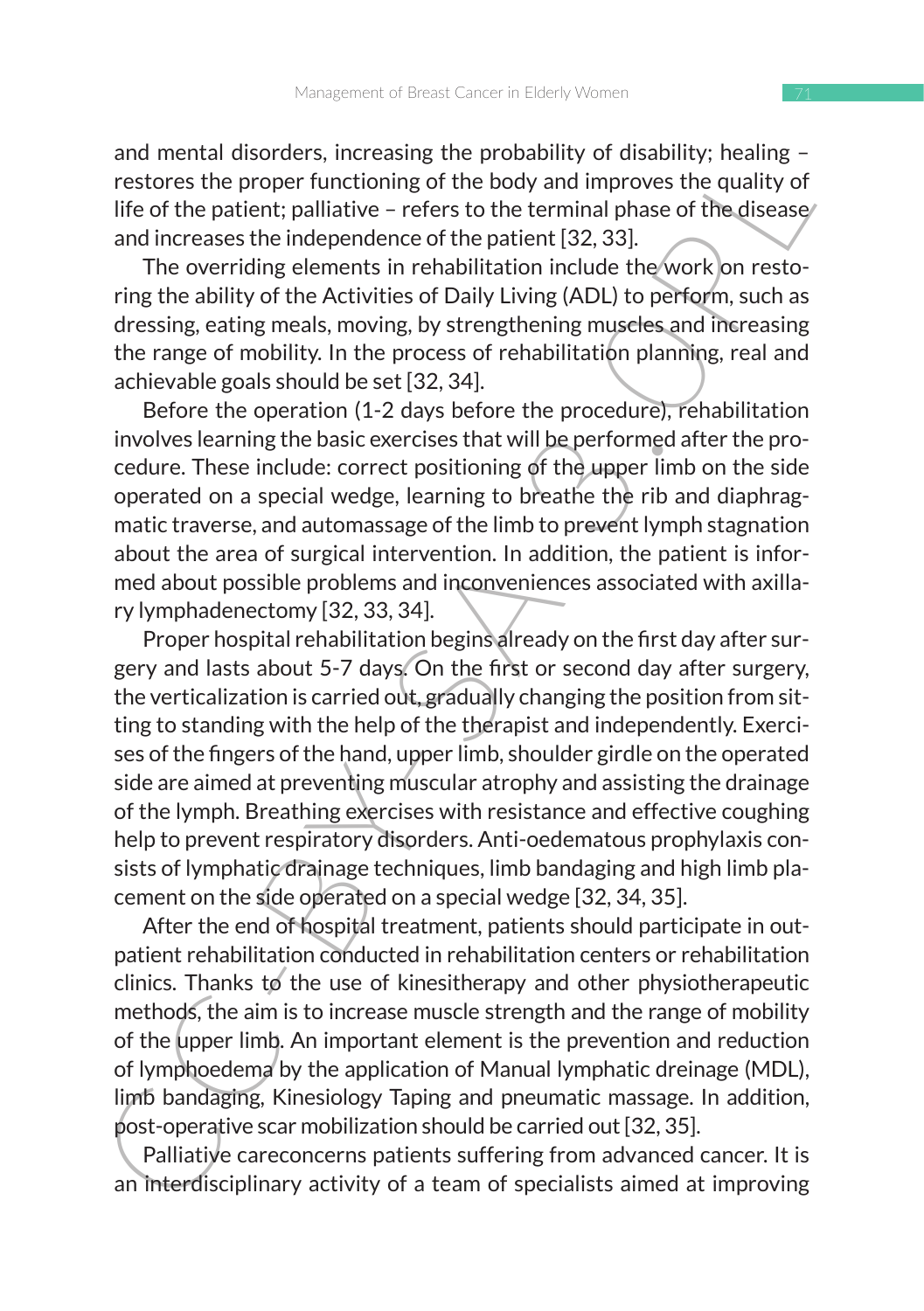the quality of life of the patient and his relatives. Comprehensive care is provided by a team including: doctors, nurses, medical caregivers, psychologists, social worker, physiotherapists, chaplains and volunteers. Palliative care activities are focused on controlling and eliminating persistent chronic pain, preventing contractures and decubitus ulcers and alleviating symptoms that cause suffering to patients [36, 37].

#### **Discussion**

The aim of the study was to show different ways of dealing with breast cancer in older women. Breast cancer in older women is usually detected at a more advanced stage, and these women are much less likely to be included in clinical trials. The same diagnostic and management strategies for younger patients can not be used to treat older patients with breast cancer. Increasing the possibility of enrolling in clinical trials could contribute to improving healthcare for this age group [38, 40].

Due to the presence of more favorable biological features of the tumor, older women are less treated than the standard treatment applied to younger women with breast cancer. Also specific coexisting diseases have an impact on the course of treatment. However, it is worth emphasizing that older women in good health tolerate surgical procedures well and all available screening, diagnostic and surgical procedures should be applied to them [38, 40].

the quality on ine to the patient and his telatowes. Completies how carried by a team including: declors, nurses, medical caregivers, psy-<br>chologists, social vorker, physiotherapists, chaplains and volunteers/<br>Palliative c A common dilemma complicating therapeutic decisions during treatment are limiting factors for older people, such as lack of social support, financial difficulties, inferior physical capacity, existence of comorbidities, barriers to providing medical care and side effects related to therapy in the context of life expectancy. Research suggests that age should not be the basis for a decision to treat cancer, as survival data show that older women have comparable results with younger women, in the case of localized and regional disease (within 8 years of follow-up). Unfortunately, older women are much more susceptible to destruction caused by cancer [39, 40].

Breast cancer in elderly women usually has a slow course, with low--grade tumors and estrogen receptors. Women who are in good health should be treated according to standard guidelines, however, those who can not stand or refuse surgery can choose the basic hormonal therapy that is the right option for them. The decision to administer chemotherapy in elderly women is dependent on many factors such as the decline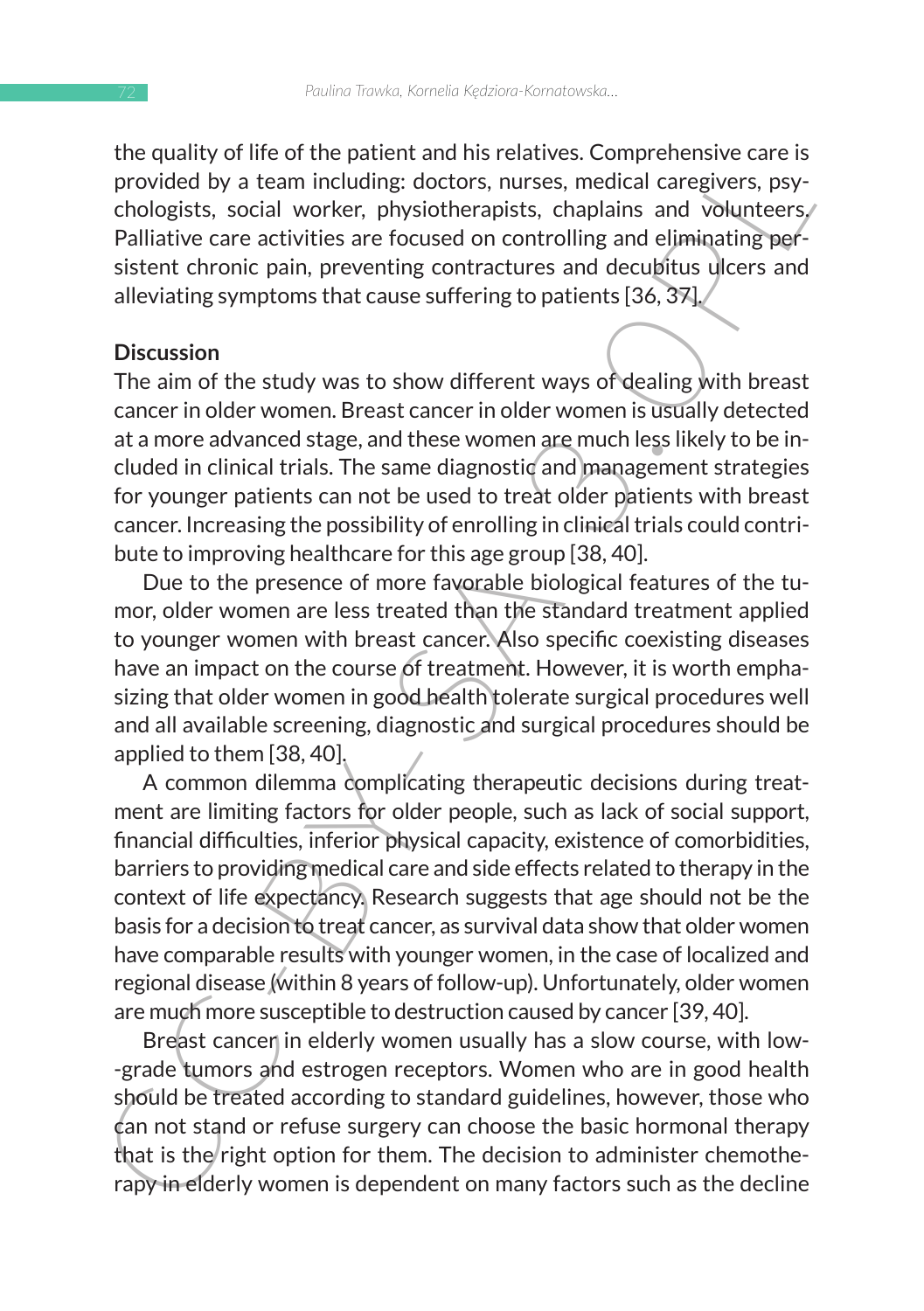In the toutual of ougals due to age, the existente of controllations, the<br>foreign-theorem and phase to the state of controllations of the state of the state of the state of the state of<br>contributions of the state of the st in the function of organs due to age, the existence of comorbidities, the toxicity associated with the treatment and the expected life expectancy. Unfortunately, the guidelines for chemotherapy for women with breast/ cancer are very poorly represented in clinical trials. People with severely impaired renal, heart and liver function are often excluded from research, despite the fact that fewer older people are included in them. This is a major problem in the treatment of elderly people and should lead to a lowering of criteria in relation to older people admitted to clinical trials, which could lead to a significant improvement in the treatment of this age group [41].

### **Conclusions**

Breast cancer is a serious problem for many women, but especially the older ones. Its mortality is still at a high level. Obese women who lead unhealthy lifestyle are more expected to become ill, although the most important risk factor is genetic – BRCA1 and BRCA2 mutations. Invasive ductal carcinoma is the most common followed by invasive lobular carcinoma. Women should regularly examine themselves because the first sign of a cancer is a change in breasts and nipples look, symmetry and a tumor placed usually in upper quadrant.

There are a lot of ways to treat breast cancer and it is still a developing matter. Radiotherapy eliminates cancerous cells. It can be used in patients whose operation consisted of excision of the tumor with leaving the breast and in patients after mastectomy with regional lymph nodes removed depending on the histopathological result. It is usually used as an adjuvant therapy after surgery. More accurate is brachytherapy consisting in direct irradiation of lesions by placing the radiation source in the tumor or its vicinity.

Chemotherapy is also commonly used in treating breast cancer. It is possible to use one drug or several cytostatics in combination. Unfortunately, it can have serious side effects such as bone marrow damage or exhaustion. Adjuvant therapy is helpful in eradicating possible metastases and diffuse cancer cells.

Hormone therapy is a great choice of treatment when the cancer has estrogen and progesterone receptors. Women before menopause are treated with tamoxifen and pharmacological castration and postmenopausal women use tamofixen with anastrozole or letrozol.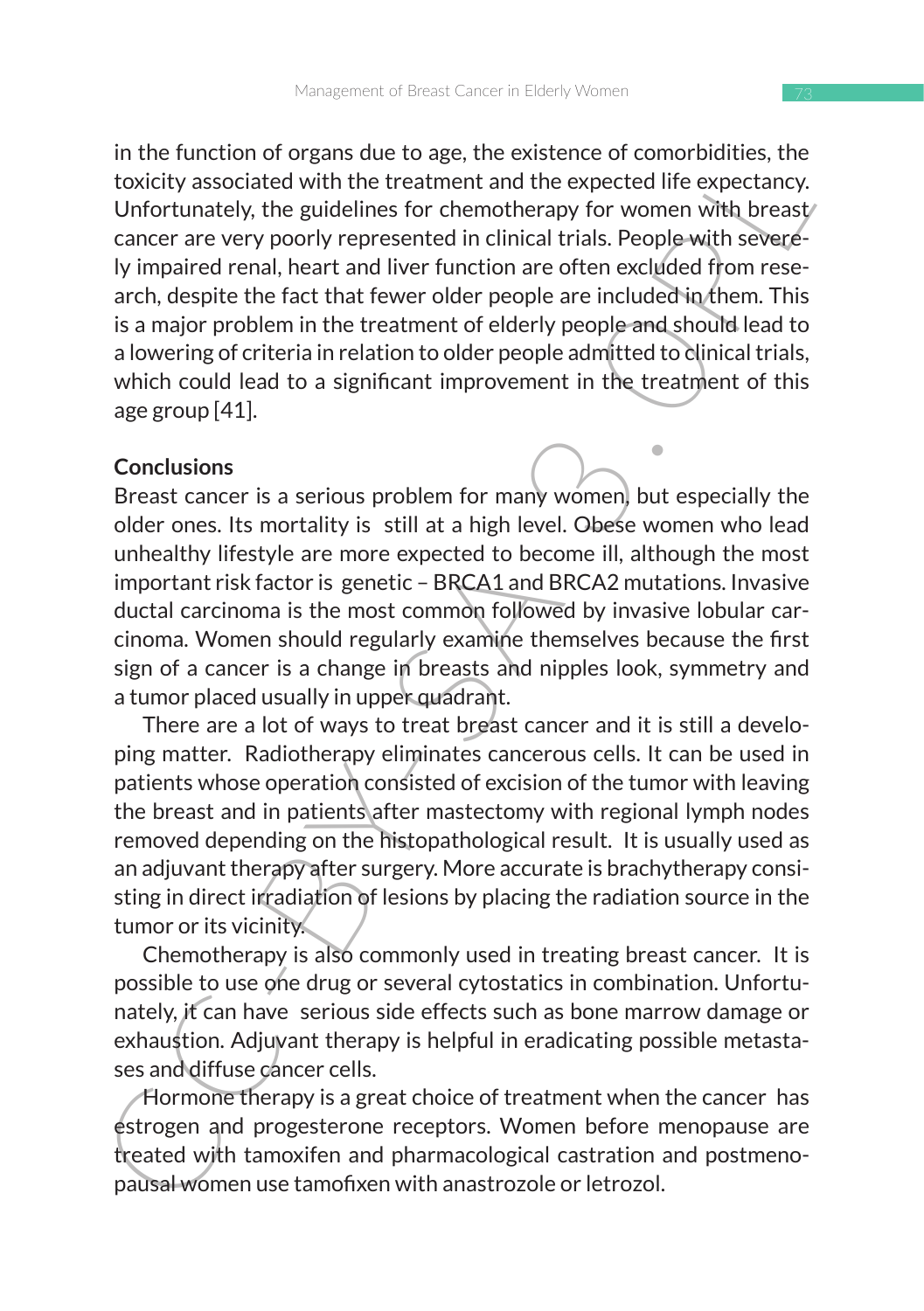When the patient has HER2 receptor then the malignancy of the tumor increases. Trastuzumab is a monoclonal antibody which is a part of targeted therapy against breast cancer with HER2 expression and metastases. It significantly reduces the risk of relapse and increases the response rate. New targeted drugs, such as lapatinib, are being examined and they give promising results.

Breast cancer surgery can remove the whole breast but more common is the resection of the tumor itself. Lymphadenectomy is also performed and the lymph nodes are subjected to a biopsy. Clinical and histopathological situation is a basis of a taken action. Breast conserving surgery is a better option for patient, although it is not always sufficient and then mastectomy is needed.

where the pattern thas here, zee-tepport neither manigramety of the tu-<br>more increases. Trastuzumab is a monochonal antiblody which is a part of<br>targeted therapy against breast cancer with HER2 expression and meta-<br>stasse. To improve patient's health and comfort of life rehabilitation and palliative care are essential factors. They can help to achieve progress in activities of everyday life such as eating or moving. Special exercises, massages, drainage-technique andkinesitherapy are recommended to get the best therapeutic effects. Psychological support is usually forgotten but such an important factor in reducing stress, pain and increasing patient's quality of life.

All in all, breast cancer management is an extensive issue with various and still developing methods. Therefore, it undoubtedly will be further investigated so new ways of treatment can be offered and existing ones constantly upgraded.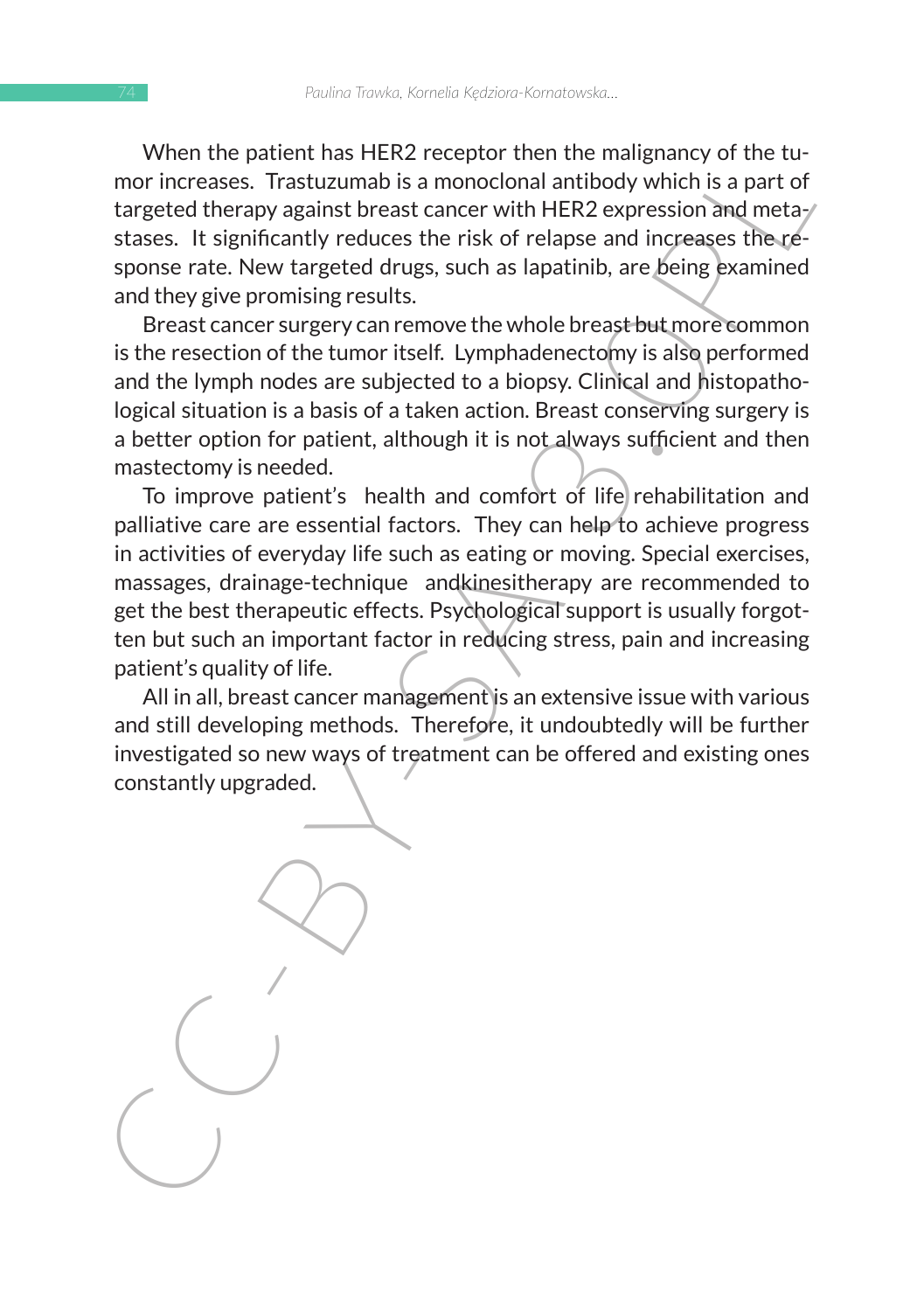## **References**

1. Didkowska J, Wojciechowska U. Nowotwory piersi w Polsce i Europie populacyjny punkt widzenia. NOWOTWORY J Oncol 2013; 63(2): 111-118.

2. Ferlay J, Shin HR, Bray F, Forman D, Mathers C, Parkin DM. GLO-BO-CAN: 2008 v2.0, Cancer Incidence and Mortality Worldwide: IARC CancerBase No. 10. International Agency for Research on Cancer. Int J Cancer 2010; 127(12): 2893-2917.

3. Diab SG. Tumor Characteristics and Clinical Outcome of Elderly Women With Breast Cancer. Journal of the National Cancer Institute 2000; 92(7): 550-556.

4. International Breast Cancer Study Group, Rudenstam CM, Zahrieh D, Forbes JF et al. Randomized trial comparing axillary clearance versus no axillary clearance in older patients with breast cancer: first results of International Breast Cancer Study Group Trial 10–93. J Clin Oncol 2006; 24(3): 337-344*.*

5. Jassem J, Krzakowski M, Bobek-Billewicz B. Breast cancer. Oncol Clin Pract 2018; 14: 234-235.

6. Matkowski R. Etiopatogeneza raka piersi*.* Ginekologia onkologiczna 2006; 2.

7. Szewczyk K. Epidemiologia i profilaktyka raka piersi. Rak piersi. CMKP 2011; 5-13.

References<br>
1. Didkowska J, Wojciechowska U, Nowotwory piersi w Polsce i Europie —<br>
populacyjny politic Mytechowska U. Nowotwory piersi w Polsce i Europie —<br>
2. Ferlay J, Shin HR, Bray F, Forman D, Mathers C, Parkin DM, GL 8. Porębiak MI. Zaburzenia i problemy psychiczne pacjentów onkologicznych. Katedra Psychologii Klinicznej, Wydział Psychologii, Uniwersytet Warszawski. Online: https://www.mp.pl/pacjent/psychiatria/choroby /70085,zaburzenia-i-problemy-psychiczne-pacjentow-onkologicznych [access date: 01.07.2019].

9. Bittros DA, Branco MT, Orsatti CL, Almeida-Filho BS, Nahas-Neto J, Nahas EA. High risk for cardiovascular disease in postmenopausal breast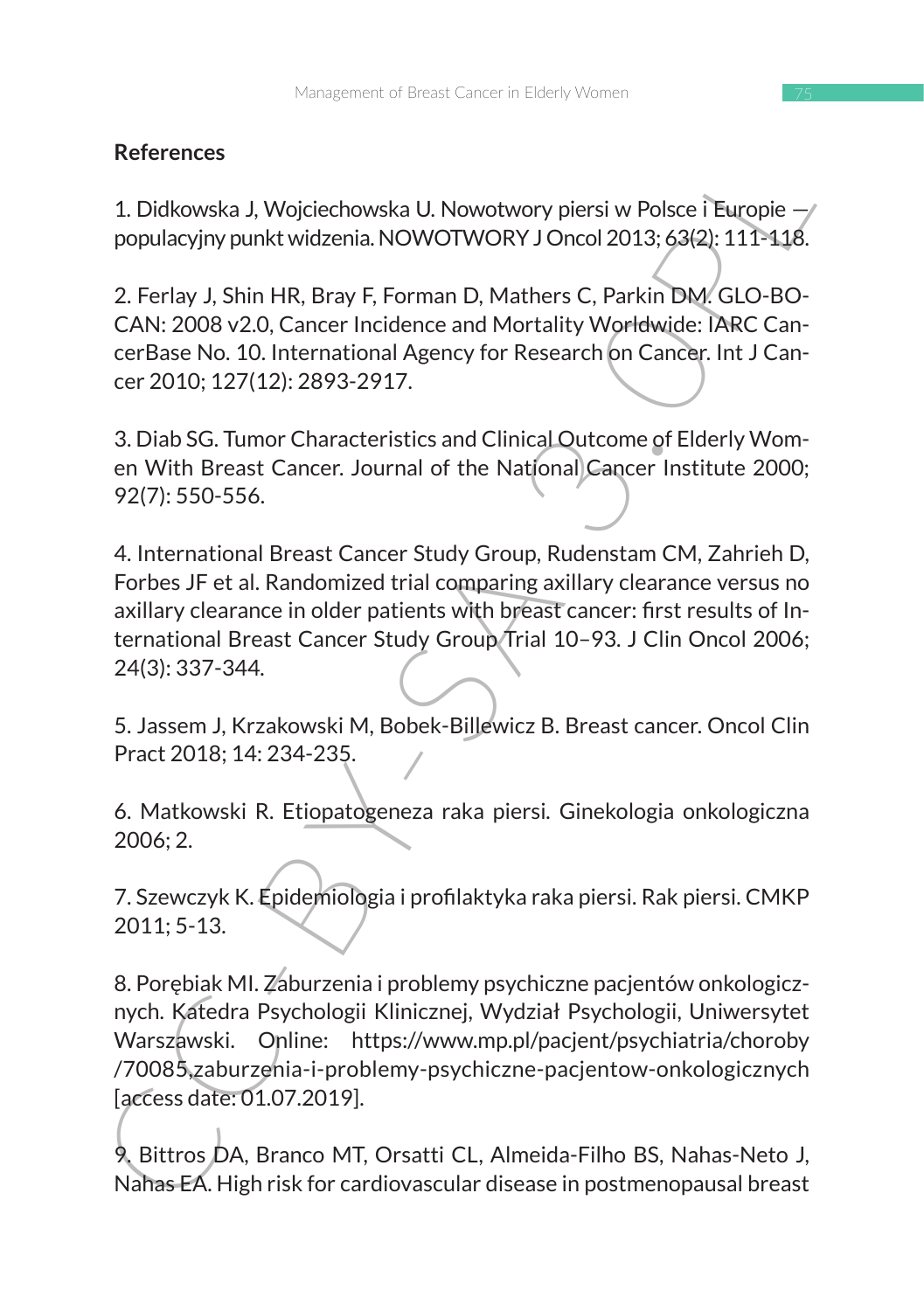cancer survivors. Menopause. Online: https://www.ncbi.nlm.nih.gov/ pubmed/31166309 [access date: 01.07.2019].

Cancer Survivus. "Menipuse. Orimie: "ntgp.<br>
2013; Apple pubmed/31166309 [access date: 01.07.2019].<br>
10. Wojciechowska U, Didkowska J. Zachorowania i zgony na nowotwo-<br>
ry złośliwe w Polsce. Krajowy Rejestr Nowotworów, Cent 10. Wojciechowska U, Didkowska J. Zachorowania i zgony na nowotwory złośliwe w Polsce. Krajowy Rejestr Nowotworów, Centrum Onkologii Instytut im. Marii Skłodowskiej-Curie. Online: http://onkologia.org.pl/raporty/ [access date: 01.07.2019].

11. Torre L, Islami F, Siegel R, Ward E, Jemal A. Global cancer in Women: Burden and Trends. American Association for Cancer Research 2017; 26(4): 444-457.

12. Radecka B, Litwiniuk M. Breast cancer in young women. Ginekologia Polska 2016; 87(9): 659-663.

13. Didkowska J, Wojciechowska U, Zatoński W. Prognozy zachorowalności i umieralności na nowotwory złośliwe w Polsce do 2025 roku. Centrum Onkologii Instytut im. M. Skłodowskiej-Curie, Krajowy Rejestr Nowotworów 2009: 51-55.

14. Winczura P, Senkus-Konefka E, Jassem J. Polskie i międzynarodowe zalecenia dotyczące leczenia raka piersi. NOWOTWORY J Oncol 2013; 63(1): 58-65.

15. Smith BD, Bentzen SM, Correa CR et al. Fractionation for whole breast irradiation: an American Society for Radiation Oncology (ASTRO) evidence-based guideline. International Journal of Radiation Oncology Biology Physics 2011; 81(1): 59-68.

16. Hickey BE, Francis DP, Lehman M. Sequencing of chemotherapy and radiotherapy for early breast cancer. Cochrane Database of Syst Rev 2013; 4.

17. Early Breast Cancer Trialists' Collaborative Group. Effect of radiotherapy after breast-conserving surgery on 10-year recurrence and 15-year breast cancer death: meta-analysis of individual patient data for 10 801 women in 17 randomised trials. The Lancet 2011; 378 (9804): 1707-1716.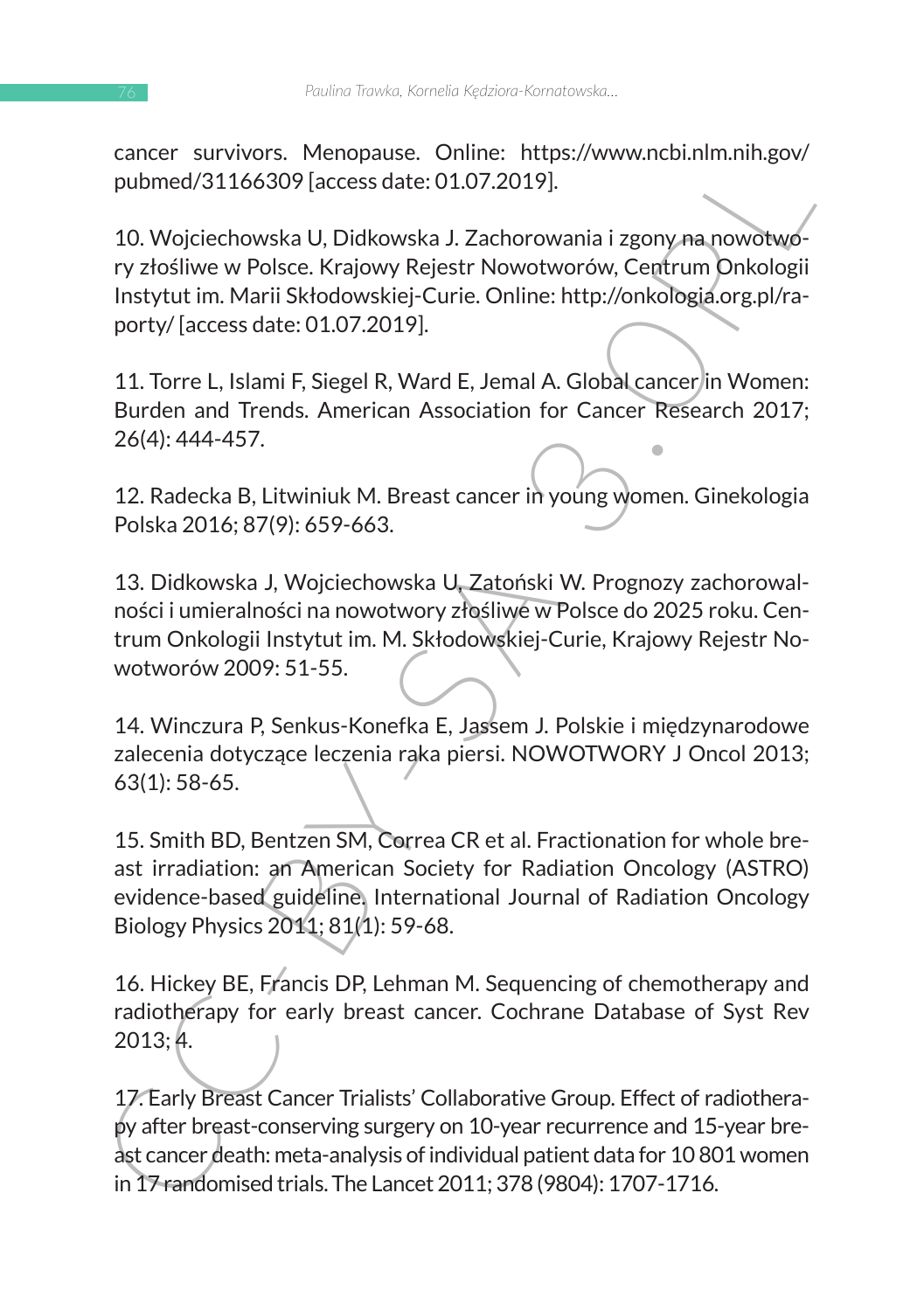18. van der Hage JH, van de Velde CC, Mieog SJ. Preoperative chemotherapy for women with operable breast cancer. Cochrane Database Syst Rev 2007; 2.

19. Gibson L, Lawrence D, Dawson C, Bliss J. Aromatase inhibitors for treatment of advanced breast cancer in postmenopausal women. Cochrane Database Syst Rev 2009; 4.

20. Duchnowska R. Leczenie celowane – nowe nadzieje w leczeniu raka piersi. Onkologia w Praktyce Klinicznej 2007; 3: 129-133.

21. Kowalczyk P, Dziuban D, Hulka K, Sot R, Filocha M. Zastosowanie nowych innowacyjnych leków w leczeniu raka piersi. Borgis. Medycyna Rodzinna 2012; 1: 15-20.

22. Strąg-Lemanowicz A, Leppert W. Rola onkologicznego leczenia systemowego u pacjentów z zaawansowaną chorobą nowotworową. Medycyna Paliatywna w Praktyce 2014; 8(1): 11-22.

23. Jassem J, Krzakowski M. Breast cancer. Oncology in Clinical Practice 2018; 14(4): 171-215.

1. Vari er Frage Jr., vari er evale ett, vilkeg ast, *r* teopieralve chienne<br>
therapy for women with operable breast cancer. Cochrane Database Syst<br>
Rev 2007; 2.<br>
19. Gibson L, Lawrence D, Dawson C, Bliss J. Aromatage inhi 24. Rosenberg SM, O'Neill A, Sepucha K et al. The impact of breast cancer surgery on quality of life: Long term results from E5103. Materials from San Antonio Breast Cancer Symposium; 2018; 12: 4-8, San Antonio, Texas, USA 2019.

25. Ogawa Y, Ikeda K, Watanabe C. Super-elderly patient-specific perioperative complications in breast cancer surgery. Surg Today 2019.

26. Bocian A, Cieśla S, Gordecka-Gazdecka S et al. Chirurgiczne leczenie zmian nowotworowych piersi. Onkologia w Praktyce Klinicznej – Edukacja 2017; 3(3): 95-153.

27. Morrow M, Van Zee KJ, Solin LJ. Society of Surgical Oncology–American Society for Radiation Oncology–American Society of Clinical Oncology Consensus Guideline on Margins for Breast-Conserving Surgery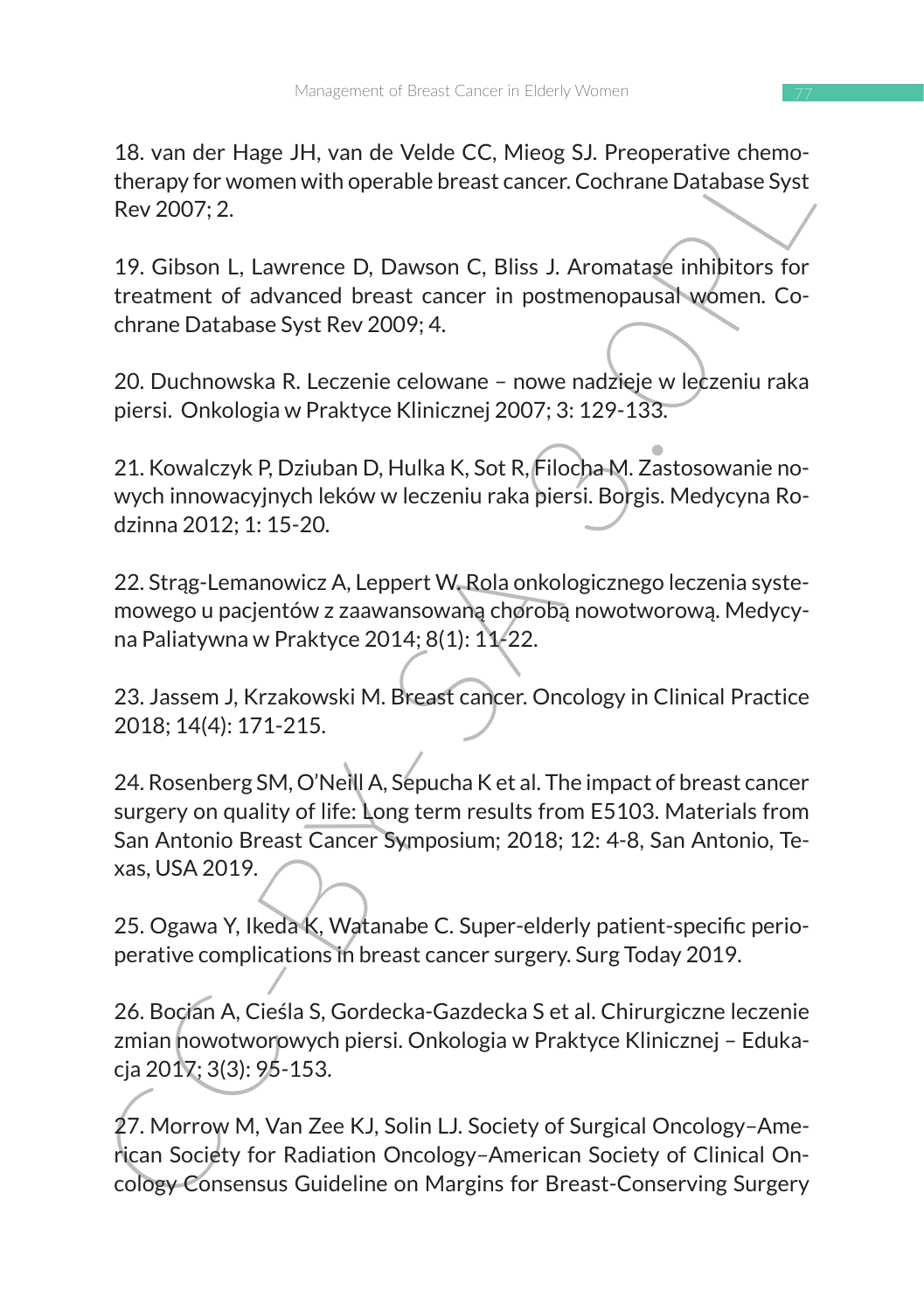with Whole-Breast Irradiation in Ductal Carcinoma In Situ. Journal of Clinical Oncology 2016; 34(33): 4040-4046.

28. Kunkler IH, Williams LJ, Jack WJ, Cameron DA, Dixon JM. Breast- -conserving surgery with or without irradiation in women aged 65 years or older with early breast cancer (PRIME II): a randomized controlled trial. Lancet Oncol 2015; 16(3): 266-273.

29. Donker M, van Tienhoven G, Straver ME. Radiotherapy Orburgery of the axilla after a positive sentinel node in Breast cancer (EORTC 10981- 22023 AMAROS): a randomised, multicentre, open-label, chase 3 non-inferiority trial. Lancet Oncol 2014; 15(12): 1303-1310.

30. Izydorczyk B, Kwapniewska A, Lizinczyk S, Sitnik-Warchulska K. Psychological Resilience as a Protective Factor for the Body Image in Post-Mastectomy Women with Breast Cancer. Int J Environ Res Public Health 2018; 15(6): 1181.

wir winde-ertast Fraduction in Doctar Cardinal in Stits. Journal of<br>Clinical Oncology 2016; 34(33): 4040-4046.<br>28. Kunkler IH, Williams LJ, Jack WJ, Cameron DA, Dixon-JM. Breast-<br>conserving surgery with or without irradiat 31. Jabłoński MJ, Streb J, Mirucka B, Słowik AJ, Jach R. The relationship between surgical treatment (mastectomy vs. breast conserving treatment) and body acceptance, manifesting femininity and experiencing an intimate relation with a partner in breast cancer patients. Psychiatr Pol 2018; 52(5): 859-872.

32. Kozak D, Smoczyńska M. Psychofizyczna rehabilitacja pacjentek w wieku podeszłym leczonych operacyjnie z powodu raka piersi. Hygeia Public Health 2012; 47(2): 139-144.

33. Chłystek J, Bielejewska M, Dudzik K, Traczyk A, Łakomski M. The use of physiotherapy and the role of physical exercise in cancer. Journal of Education, Health and Sport 2018; 8(8): 1088-1098.

34. Śniegowska W, Ziółkowska A, Wojtczak P, Ciecierska D, Wrzesiński B, Piechocka E. Physiotherapy of women after mastectomy. Journal of Education, Health and Sport 2018; 8(7): 374-384.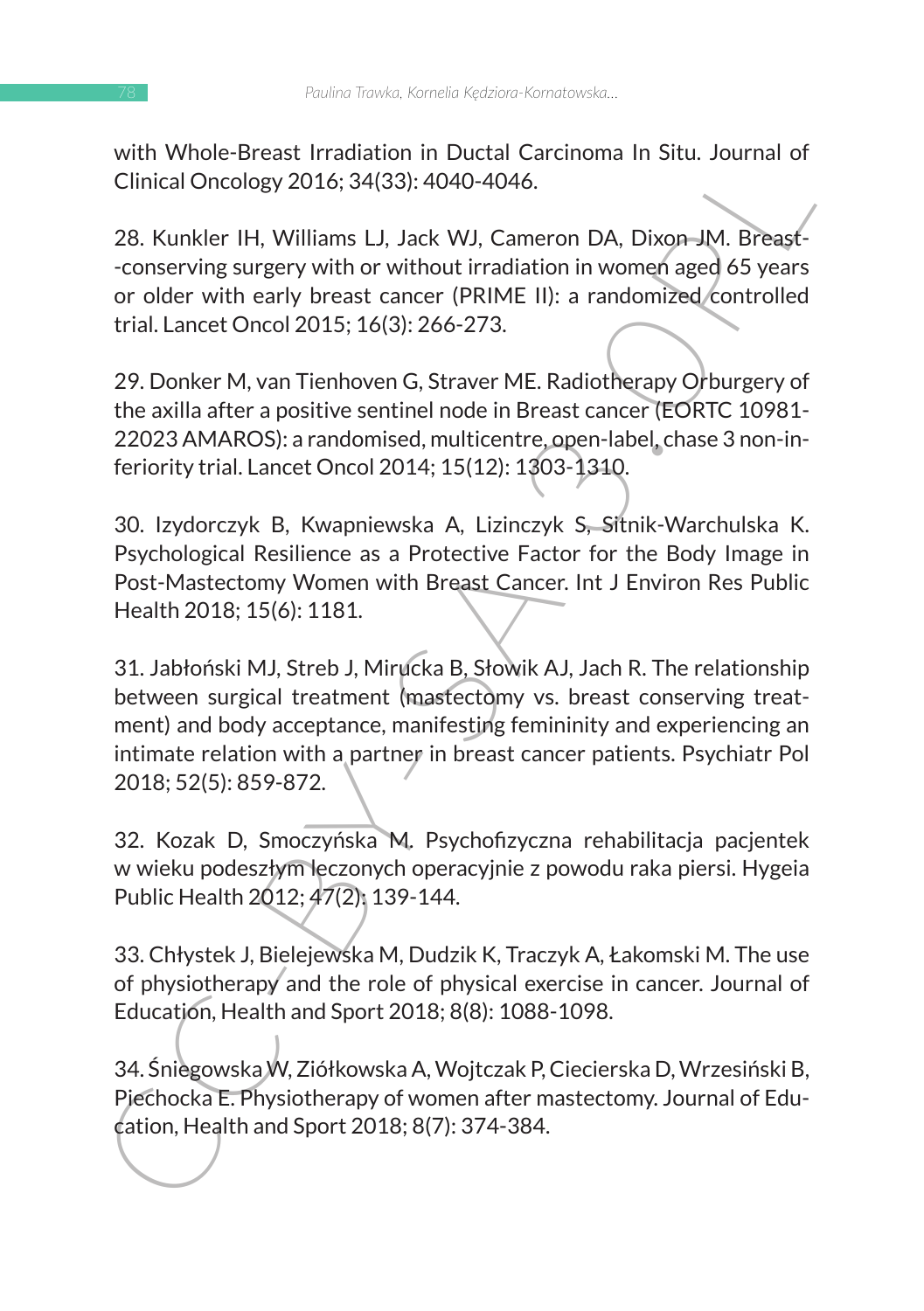35. Filarecka A, Kuczma M, Kuczma W. Wykorzystanie metody PNF w rehabilitacii kobiet po mastektomii. Choroby XXI wieku – wyzwania w pracy fizjoterapeuty. Wydawnictwo Wyższej Szkoły Zarządzania w Gdańsku 2017; 1: 181-206.

36. Ridan T, Zdebska S, Ogrodzka K, Opuchlik A. Ocena poziomu aktywności fizycznej kobiet po zabiegu jednostronnej mastektomii*,*  Probl. Hig. Epidemiol 2015; 96(1): 181-186.

37. Szwat B, Słupski W, Krzyżanowski W. Sposoby radzenia sobie z choroba nowotworowa a poczucie depresii i nasilenie bólu u chorych objętych opieką paliatywną. Piel Zdr Publ 2011; 1(1): 35-41.

3. Filatetxa A, NuZhila Wi, NuZhila Wi wywoni zystaline linelooy PKr wielest<br>
habilitacji kobiet po mastektomii. Choroby XXI wieku – wyzwania w pracy fizjoterapeuty, Wydawnictwo Wyższej Szkoły Zarządzania w Gdańsku<br>
2017; 38. Irvin D, Fleming MD, Martin D, Fleming MD. Breast cancer in elderly women. Materials from American Cancer Society, Centres for Disease Control and Prevention, National Conference on Cancer and the Older Person 1994; 02: 10-12; Atlanta, Georgia.

39. Yancik R, Ries LG, Yates JW. Breast cancer in aging women. A population-based study of contrasts in stage, surgery, and survival. American Cancer Society 1989; 63(5): 976-981.

40. Gosain R, Pollock Y, Jain D. (November 2016) Age-related Disparity: Breast Cancer in the Elderly. Curr Oncol Rep 2016; 18(11): 69.

41. Reddy A, Mullapudi NA, Kabeer KK, Nimmagadda R, Radhakrishna S. Treatment of elderly breast cancer patients in a breast center in India. Indian J Cancer 2019; 56(1): 45-49.